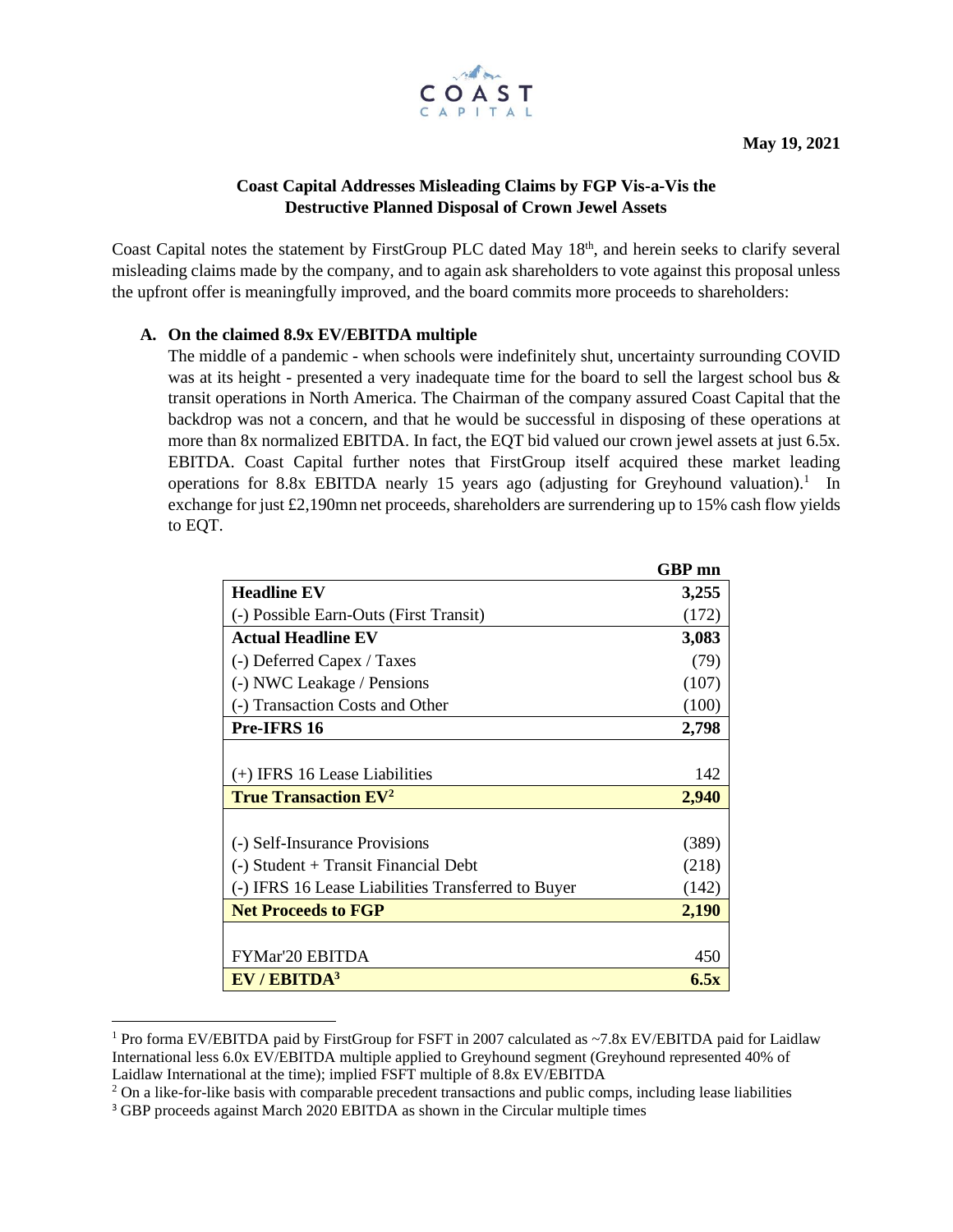

### **B. The board is proposing to sell FSFT for less than book value**

The board wrongly includes the earn-out (not guaranteed) in net proceeds to conclude that the price paid is higher than book value. As per the Company, net proceeds are £2,190mn vs a September 2020 net asset value of £2,512mn. Coast Capital again notes that no company in the UK has, over the past two years, recommended that investors accept a sale of any part of their company at a discount to book value (the average transaction having transpired at 3.5x Price to Book Value).<sup>4</sup>

| <b>First Student &amp; First Transit</b>     | GBP mn |
|----------------------------------------------|--------|
| Net Assets as of March 2020 <sup>5</sup>     | 2.938  |
| Net Assets as of September 2020 <sup>6</sup> | 2,512  |
| Net Proceeds to FGP <sup>7</sup>             | 2,190  |
| <b>Price / Book Value</b>                    | 0.87x  |

# **C. Shareholder unfriendly "No-Shop" entered into by the board before all options for maximising value have been thoroughly and exhaustively explored**

Coast Capital only discovered that the company had entered an unusually punitive 'No-Shop' agreement with EQT when contacted by representatives of prospective buyers who had not been approached by FGP or its advisors, and whose interest was ignored by the board. This clause would not be allowed if FSFT represented 100% of value, and is frowned upon at 75%, yet this board has entered the most restricted terms for a business which makes up nearly 85% of company value.

### **D. Lack of fairness opinion**

Coast Capital is surprised to learn that a nearly \$5bn (headlined value) transaction, which constitutes nearly 85% of operating income for shareholders, lacks a fairness opinion despite a rush timeline to vote.

### **E. Failure to explore US listing or other immediate value unlocking alternatives**

Coast Capital notes that the board has failed to fully engage with many dozens of SPAC buyers, which have accounted for a majority of asset disposals (in many cases at startling valuations) in the US. Coast also presented SPAC buyers to the board, who inexplicably refused to engage in any further dialogue after initial contact. Needless to say, the board has categorically refused to fully consider transactions other than an outright sale, which would immediately provide much greater upside for shareholders.

<sup>4</sup> Source: Capital IQ, excludes non-comparable UK real estate trusts

<sup>5</sup> Annual Report page 156

<sup>&</sup>lt;sup>6</sup> Circular page 43

<sup>7</sup> FGP Investor Presentation April 23, 2021